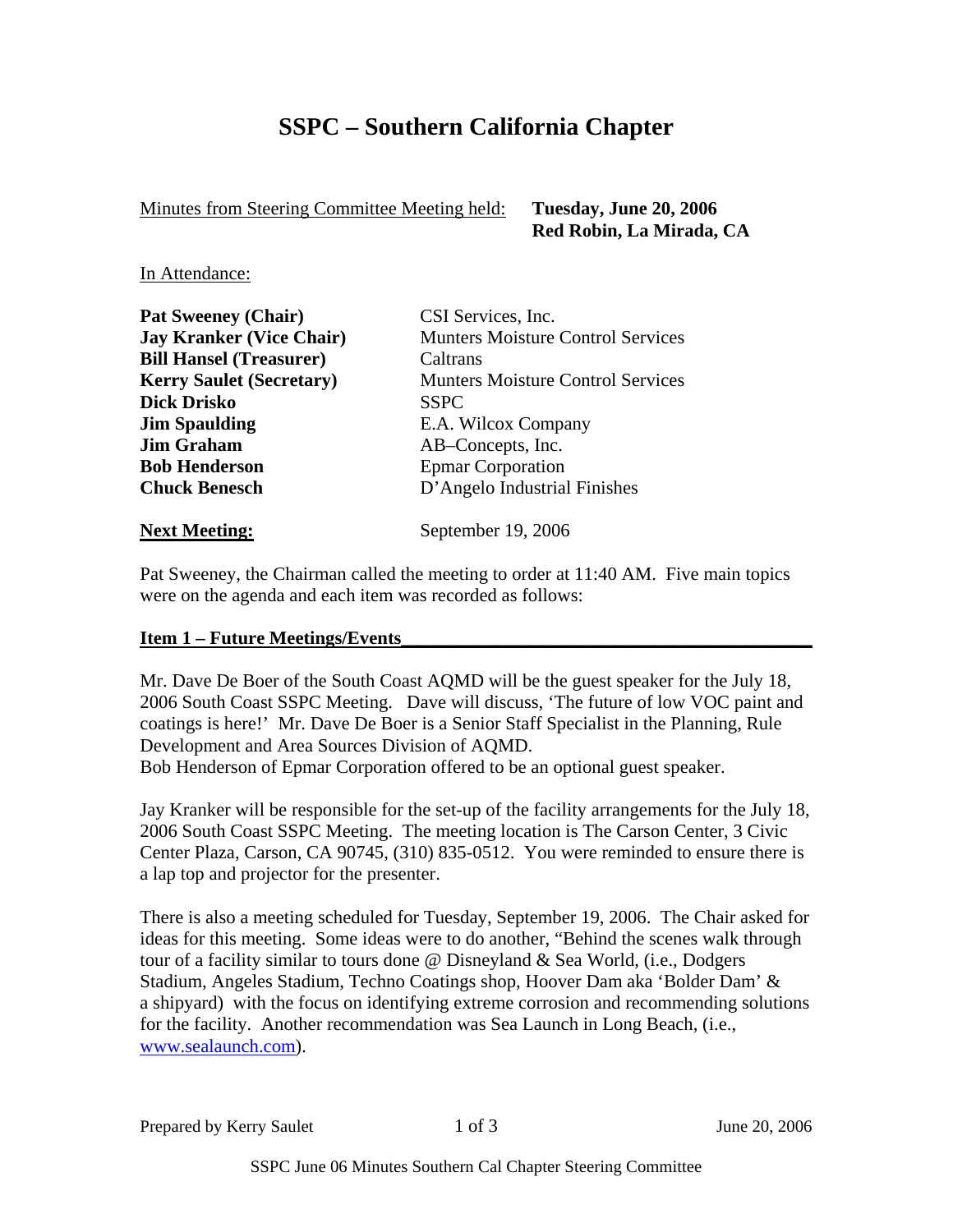What was agreed on for our next meeting was The Caltrans Vincent Thomas Bridge in San Pedro, CA. Bill Hansel to follow-up with Caltrans (California Department of Transportation). Caltrans is the state agency responsible for highway, bridge and rail transportation planning, construction and maintenance.

The 3<sup>rd</sup> Annual SSPC Barbecue held in Long Beach, CA is scheduled for Friday, October 13, 2006. A recommendation is to send out a mailing requiring all to RSVP to qualify for the 'special' door prize.

## Item 2 – Financials

Jay Kranker of Munters Moisture Control Services has stepped down from the position of Treasurer and Jay has accepted the position of Vise Chairman. Bill Hansel of Caltrans has accepted the position Treasurer. Please join me in acknowledging Jay Kranker and Bill Hansel in their positions of Vice Chairman and Treasurer respectively.

Jay Kranker and Bill Hansel will meet after this Steering Committee Meeting to transition the responsibilities and information from Jay to Bill. Jay will review the Wells Fargo (checking) account balance as of June 20, 2006 and the Wells Fargo (CD) account balance as of June 20, 2006. Bill Hansel will provide an update to the accounts at the next Steering Committee Meeting.

### **Item 3 – C1/C2 Classes**

Jay Kranker mentioned the instructor fees were \$3500.00. Jay also stated our revenue from the classes minus expensive equaling our gross net profit as follow,

| Revenue                 | \$814.00 |
|-------------------------|----------|
| Costs                   | \$100.00 |
| <b>Gross Net Profit</b> | \$714.00 |

It was noted, there is a need to review the correctness of how each student is charged for the C1/C2 classes to determine the correctness. Jim Spalding views it as sloppy book keeping.

#### **Item 4 -- Sponsorship\_\_\_\_\_\_\_\_\_\_\_\_\_\_\_\_\_\_\_\_\_\_\_\_\_\_\_\_\_\_\_\_\_\_\_\_\_\_\_\_\_\_\_\_\_\_\_\_\_\_\_\_\_**

Sponsorship needs to be reviewed with the focus on recruiting. It is recommended to send a letter or possibly an e-mail to each of our sponsors to renew involvement and recruit new sponsors.

#### **Item 5 – Scholarships\_\_\_\_\_\_\_\_\_\_\_\_\_\_\_\_\_\_\_\_\_\_\_\_\_\_\_\_\_\_\_\_\_\_\_\_\_\_\_\_\_\_\_\_\_\_\_\_\_\_\_\_\_**

Regarding the scholarship program the question asked was, "How much money should we allocate to a qualified candidate?" Pat Sweeney's recommendation was to jump-start

Prepared by Kerry Saulet 2 of 3 June 20, 2006